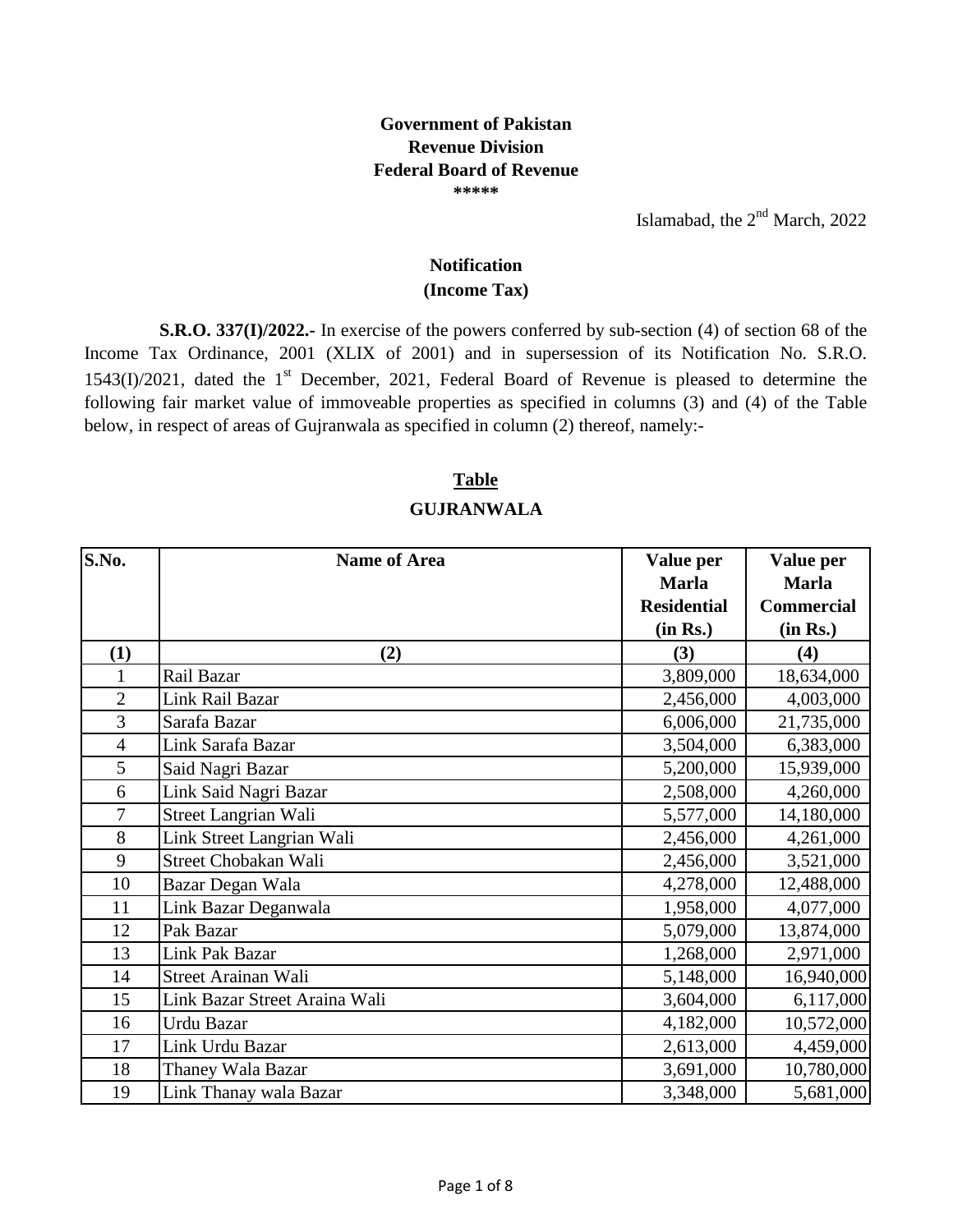| 20 | <b>Bazar Choorigaran</b>                              | 3,107,000  | 9,107,000  |
|----|-------------------------------------------------------|------------|------------|
| 21 | Link Bazar Choorigaran                                | 2,007,000  | 3,861,000  |
| 22 | Dall Bazar                                            | 5,281,000  | 12,833,000 |
| 23 | Link Dal Bazar                                        | 3,930,000  | 6,913,000  |
| 24 | <b>Bazar Almarian</b>                                 | 4,251,000  | 9,940,000  |
| 25 | Link Bazar Almarian                                   | 4,260,000  | 6,760,000  |
| 26 | <b>Bazar Kumharan</b>                                 | 3,816,000  | 10,766,000 |
| 27 | Link Bazar Kumharan                                   | 1,980,000  | 2,833,000  |
| 28 | Baazar Kharadan                                       | 4,024,000  | 10,766,000 |
| 29 | Link Bazar Kharadan                                   | 3,300,000  | 4,771,000  |
| 30 | Bazar Bhabhrian Wala                                  | 3,052,000  | 6,625,000  |
| 31 | Link Bazar Bhabhrian Wala                             | 3,300,000  | 6,636,000  |
| 32 | <b>Khand Bazar</b>                                    | 4,851,000  | 14,028,000 |
| 33 | Link Khand Bazar                                      | 2,628,000  | 4,089,000  |
| 34 | Gala Qasaban Wala                                     | 5,103,000  | 13,020,000 |
| 35 | Link Gala Qasaban Wala                                | 3,504,000  | 4,089,000  |
| 36 | Purani Sabzi Mani                                     | 4,531,000  | 10,349,000 |
| 37 | Purana Musafir Khana                                  | 3,080,000  | 8,904,000  |
| 38 | Link Purana Musafir Khana                             | 2,016,000  | 4,550,000  |
| 39 | Haji Pura                                             | 3,080,000  | 9,079,000  |
| 40 | Link Haji Pura                                        | 1,301,000  | 3,180,000  |
| 41 | Chowk Beri Wala                                       | 3,080,000  | 9,317,000  |
| 42 | Link Chowk Beri Wala                                  | 1,302,000  | 3,523,000  |
| 43 | Khajoor Mandi                                         | 3,588,000  | 11,385,000 |
| 44 | Link Khajoor Mandi                                    | 1,980,000  | 5,116,000  |
| 45 | <b>Bazar Ghanta Ghar</b>                              | 2,456,000  | 5,488,000  |
| 46 | Link Bazar Ghanta Ghar                                | 1,438,000  | 3,523,000  |
| 47 | Kaseera Bazar                                         | 3,997,000  | 12,425,000 |
| 48 | Link Kaseera Bazar                                    | 2,694,000  | 6,473,000  |
| 49 | Circular Road                                         | 2,330,000  | 5,950,000  |
| 50 | <b>Link Bazar Circular Road</b>                       | 1,446,000  | 3,530,000  |
| 51 | G.T. Road General Bus Stand to Adda                   | 4,663,000  | 1,407,000  |
|    | Gondlanwala                                           |            |            |
| 52 | G.T. Road Adda Gondlanwala to Nishat Cinema           | 12,870,000 | 24,220,000 |
| 53 | G.T. Road Nishat Cinema to Sheikhupura Road           | 10,387,000 | 24,920,000 |
| 54 | G.T. Road Sheikhupura More to Qila Chand ByePass Both | 2,014,000  | 6,426,000  |
|    | Sides                                                 |            |            |
| 55 | G.T. Road Canal Upper Chenam to Bye Pass Qila Chand   | 2,014,000  | 9,317,000  |
|    | <b>Both Sides</b>                                     |            |            |
| 56 | G.T. Road Bus Stand to Shaheenabad                    | 6,177,000  | 11,796,000 |
| 57 | G.T. Road Shaheenabad to Lohianwala Byepass           | 1,217,000  | 5,600,000  |
| 58 | G.T. Road Lohianwala Byepass to Kot Shahan Phatak     | 1,217,000  | 5,600,000  |
| 59 | Sheikhupura Road                                      | 1,217,000  | 2,905,000  |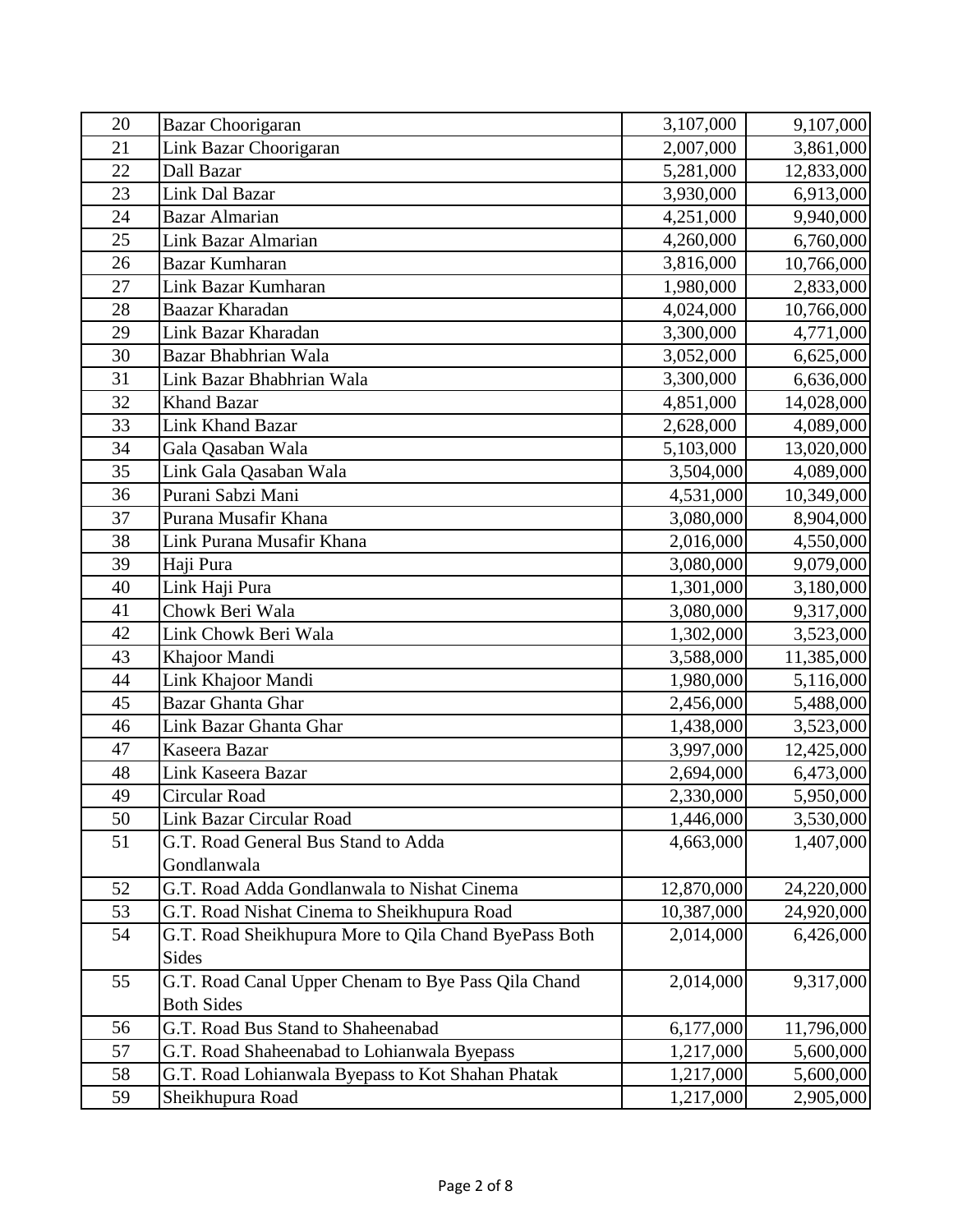| 60  | Kacha Eminabad Road                                     | 965,000   | 1,925,000  |
|-----|---------------------------------------------------------|-----------|------------|
| 61  | Sialkot Road Railway Overfl to Chowk Jinnah Road        | 1,229,000 | 3,108,000  |
| 62  | Sialkot Road Jinna Road Chowk to Sialkot                | 1,229,000 | 3,108,000  |
|     | <b>Byepass Chowk Both Sides</b>                         |           |            |
| 63  | Jinnah Road G.T. Road Sagheer Park                      | 588,000   | 1,865,000  |
| 64  | Jinnah Road Pakka Fattomand Bridge to RattaJhal Byepass | 588,000   | 1,865,000  |
|     | <b>Both Sides</b>                                       |           |            |
| 65  | Noshera Road                                            | 588,000   | 1,865,000  |
| 66  | Ferozwala Road                                          | 678,000   | 1,865,000  |
| 67  | Race Course Road                                        | 1,259,000 | 2,691,000  |
| 68  | Gill Road                                               | 1,463,000 | 3,108,000  |
| 69  | Akram Colony / Wazir Colony                             | 1,001,000 | 1,869,000  |
| 70  | Abadi Jhanda Singh                                      | 650,000   | 1,554,000  |
| 71  | Gala Mufti Bashir Hussain                               | 650,000   | 1,414,000  |
| 72  | Allama Iqbal Road                                       | 930,000   | 1,869,000  |
| 73  | Parao Road                                              | 930,000   | 1,834,000  |
| 74  | Mohalla Takia Masoom Shah                               | 930,000   | 1,865,000  |
| 75  | Gala Kala Gujjar Wala                                   | 325,000   | 553,000    |
| 76  | Civil Hospital Road                                     | 3,400,000 | 6,209,000  |
| 77  | Mian Sansi Road                                         | 553,000   | 1,246,000  |
| 78  | Noshera Sansi Road                                      | 553,000   | 1,246,000  |
| 79  | D.C. Road                                               | 1,983,000 | 6,209,000  |
| 80  | Hafizabad Road                                          | 1,040,000 | 3,108,000  |
| 81  | <b>College Road</b>                                     | 1,040,000 | 1,967,000  |
| 82  | Garjakh Road                                            | 1,040,000 | 1,967,000  |
| 83  | Nomania Road                                            | 1,040,000 | 1,967,000  |
| 84  | Mubarik Shah Road                                       | 1,040,000 | 1,967,000  |
| 85  | Muslim Road                                             | 1,040,000 | 1,967,000  |
| 86  | Labh Singh Toad                                         | 1,040,000 | 1,967,000  |
| 87  | Gondlanwala Road                                        | 1,307,000 | 3,005,000  |
| 88  | Sui Gas Road                                            | 935,000   | 1,760,000  |
| 89  | Kacha Fattomand Road                                    | 666,000   | 1,246,000  |
| 90  | Chah Chohanwala                                         | 510,000   | 1,246,000  |
| 91  | <b>Satellite Town Main Market</b>                       | 2,495,000 | 21,325,000 |
| 92  | <b>Other Satellite Town</b>                             | 2,495,000 | 10,360,000 |
| 93  | Kachi Pump Wali                                         | 350,000   | 588,000    |
| 94  | Mujahid Pura                                            | 350,000   | 588,000    |
| 95  | <b>Rasheed Colony</b>                                   | 341,000   | 588,000    |
| 96  | <b>Arfat Colony</b>                                     | 183,000   | 523,000    |
| 97  | <b>Asghar Colony</b>                                    | 458,000   | 1,362,000  |
| 98  | Sethi Plaza                                             | 2,646,000 | 3,355,000  |
| 99  | Abadi Haji Aman ullah                                   | 325,000   | 611,000    |
| 100 | Mohalla Islampura                                       | 738,000   | 1,824,000  |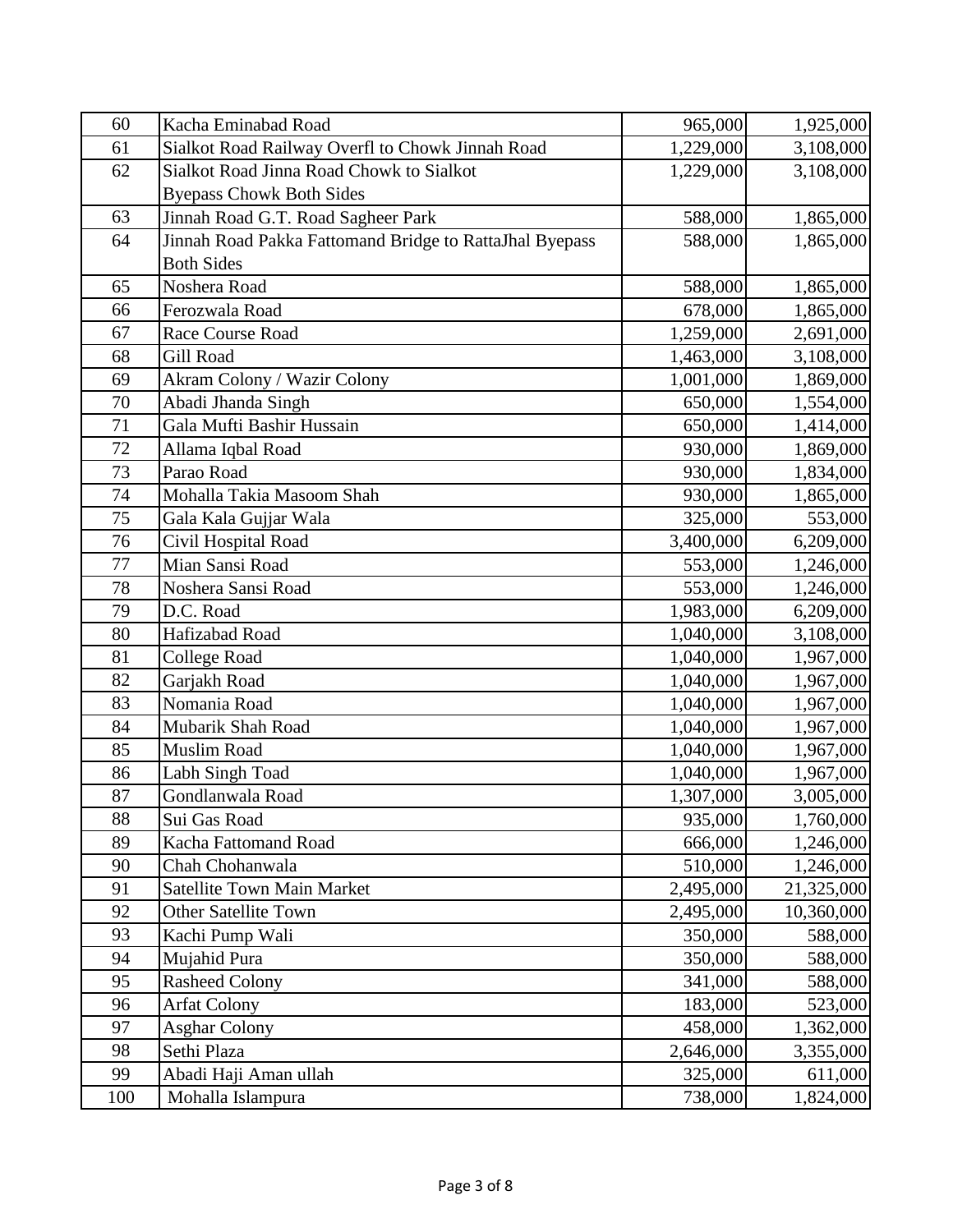| 101 | Sialvi Town                   | 183,000   | 2,026,000 |
|-----|-------------------------------|-----------|-----------|
| 102 | Chah Sahianwala               | 183,000   | 2,026,000 |
| 103 | <b>Civil Lines</b>            | 1,740,000 | 5,600,000 |
| 104 | <b>Wahdat Colony</b>          | 943,000   | 2,988,000 |
| 105 | Wahdat Road                   | 1,021,000 | 3,108,000 |
| 106 | D-Type Colony                 | 504,000   | 611,000   |
| 107 | <b>Ahmad Pura</b>             | 650,000   | 1,729,000 |
| 108 | Bajwa Colony                  | 650,000   | 3,108,000 |
| 109 | Bakhtewala                    | 650,000   | 2,012,000 |
| 110 | Shahzada Shaheed Colony       | 325,000   | 623,000   |
| 111 | Taj Colony                    | 332,000   | 623,000   |
| 112 | Mohalla Faqir Pura            | 336,000   | 623,000   |
| 113 | Kamboh Colony                 | 663,000   | 2,277,000 |
| 114 | Mominabad                     | 225,000   | 623,000   |
| 115 | Pondanwala Chowk              | 943,000   | 1,967,000 |
| 116 | Chah Talianwala               | 325,000   | 653,000   |
| 117 | <b>Allah Buksh Colony</b>     | 672,000   | 1,323,000 |
| 118 | Mohalla Shamsabad             | 325,000   | 683,000   |
| 119 | Mohalla Noor Bawa             | 1,049,000 | 2,030,000 |
| 120 | Mohalla Raitamnwala           | 1,049,000 | 2,030,000 |
| 121 | Mohalla Minhas Pura           | 1,049,000 | 2,030,000 |
| 122 | Baghbanpura                   | 1,178,000 | 1,921,000 |
| 123 | Abdi Ghulam Hussain Javed     | 302,000   | 746,000   |
| 124 | Mohalla Tootianwala           | 325,000   | 1,017,000 |
| 125 | Mohalla Muhammad Pura         | 325,000   | 854,000   |
| 126 | Aram Basti                    | 523,000   | 1,211,000 |
| 127 | Mohalla Faisalabad            | 813,000   | 1,827,000 |
| 128 | <b>Gulistan Colony</b>        | 325,000   | 1,309,000 |
| 129 | Arif Colony                   | 494,000   | 1,491,000 |
| 130 | Peoples Colony                | 1,049,000 | 2,800,000 |
| 131 | Gurunanak Pura                | 565,000   | 1,827,000 |
| 132 | Disposal Road Wahdat Colony   | 1,049,000 | 3,108,000 |
| 133 | Mohalla Islamabad             | 630,000   | 1,656,000 |
| 134 | Abadi Mehboob Alam            | 314,000   | 1,068,000 |
| 135 | Mohallah Chah Malhian Wala    | 257,000   | 746,000   |
| 136 | Abadi Jami Sahib              | 257,000   | 726,000   |
| 137 | Mohalla Toheed Pura           | 257,000   | 721,000   |
| 138 | Mohalla Muslim Nagar          | 257,000   | 721,000   |
| 139 | Mohalla Chah Trigri           | 257,000   | 721,000   |
| 140 | Mohalla Qabristan Road        | 257,000   | 448,000   |
| 141 | Abadi Mola Baksh Sagheer Park | 190,000   | 448,000   |
| 142 | Mohalla Chah Shahan           | 358,000   | 746,000   |
| 143 | Mohalla Hussain Shah          | 649,000   | 2,023,000 |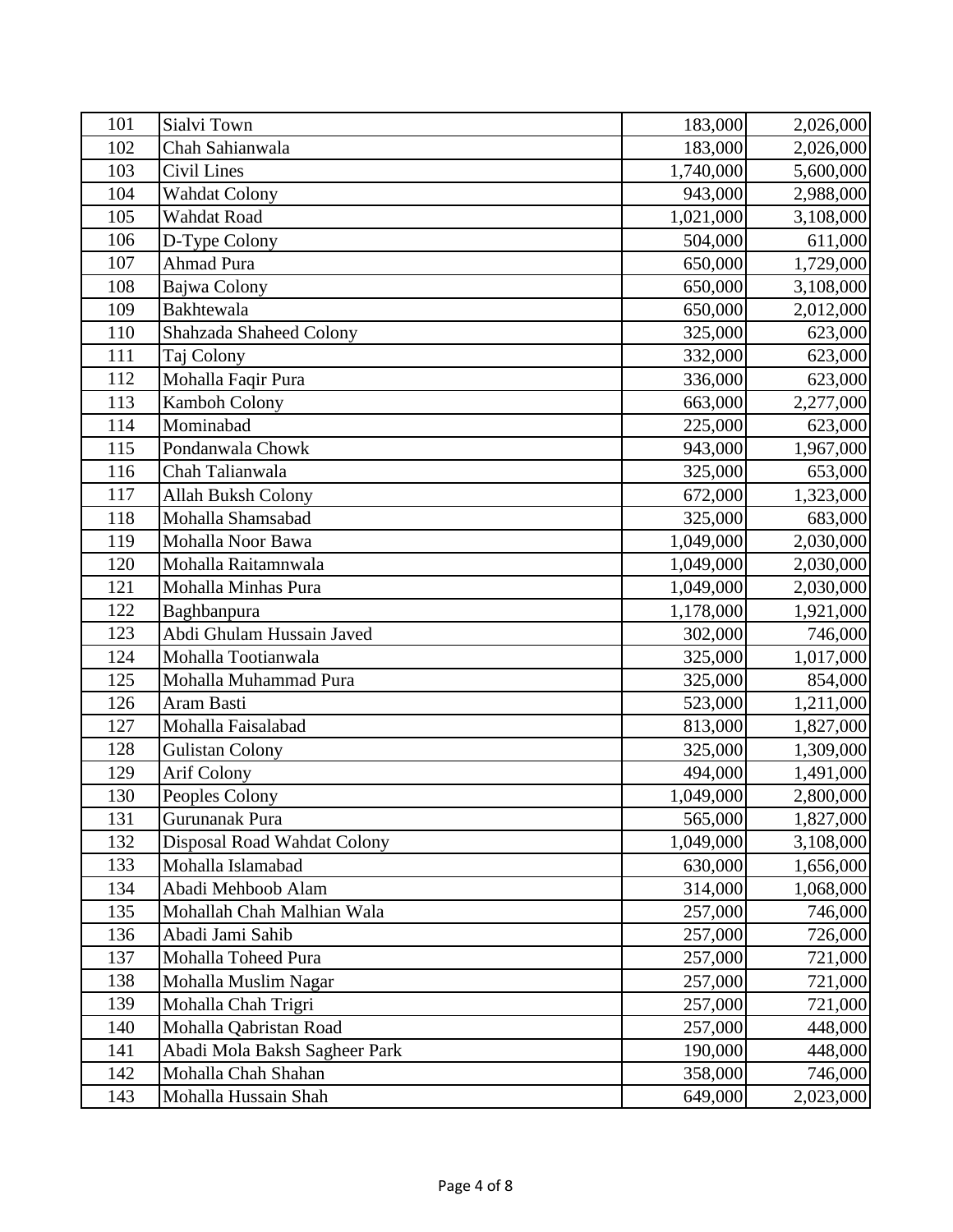| 144 | Abadi Peer Baskh                                           | 325,000   | 726,000   |
|-----|------------------------------------------------------------|-----------|-----------|
| 145 | Gala Yousaf Khokhar Wala                                   | 254,000   | 746,000   |
| 146 | Gala Meher Aslam Wala                                      | 314,000   | 1,068,000 |
| 147 | Gala Ismail Qasai Wala                                     | 314,000   | 1,068,000 |
| 148 | Gala Masjid Raza Wala                                      | 314,000   | 854,000   |
| 149 | Mohalla Qari Aslam Wala                                    | 314,000   | 854,000   |
| 150 | Gala Goga Pehelwan Wala                                    | 314,000   | 854,000   |
| 151 | Mohalla Chah Habib Wala                                    | 317,000   | 854,000   |
| 152 | Gala Haji Abdul Aziz                                       | 317,000   | 854,000   |
| 153 | Parao Camp                                                 | 663,000   | 1,162,000 |
| 154 | Meher Habib Park                                           | 475,000   | 1,162,000 |
| 155 | Kacha Khiali Road                                          | 475,000   | 1,428,000 |
| 156 | Al Khair Colony                                            | 325,000   | 829,000   |
| 157 | Siddique Colony                                            | 325,000   | 829,000   |
| 158 | Nawaz Colony                                               | 325,000   | 829,000   |
| 159 | <b>Abdullah Colony</b>                                     | 325,000   | 726,000   |
| 160 | Mohalla Salamat Pura                                       | 451,000   | 1,056,000 |
| 161 | Attaullah Shah Bukhari Road                                | 257,000   | 623,000   |
| 162 | Mohalla Roori Rana                                         | 325,000   | 728,000   |
| 163 | Abadi Qari Mehboob Saleem                                  | 325,000   | 726,000   |
| 164 | Nazir Park                                                 | 325,000   | 728,000   |
| 165 | Abadi Hakim Rai                                            | 475,000   | 1,305,000 |
| 166 | Jinnah Road G.T. Road to Pakka Fattomand                   | 1,888,000 | 7,245,000 |
| 167 | Dina Nagar Road / Pasroor Road                             | 910,000   | 1,967,000 |
| 168 | Abadi Meher Wazir                                          | 722,000   | 1,141,000 |
| 169 | Abadi Ghulam Hussain Javed                                 | 302,000   | 674,000   |
| 170 | Mohalla Tootianwala                                        | 325,000   | 1,617,000 |
| 171 | Mohalla Darbar Qadri                                       | 190,000   | 623,000   |
| 172 | Mohalla Chah Baavianwala                                   | 190,000   | 623,000   |
| 173 | Abadi Haji Fazal Kareem                                    | 475,000   | 1,449,000 |
| 174 | Muhammad Ali / Nadeem Abad                                 | 232,000   | 829,000   |
| 175 | Gala Meher Jameel Wala                                     | 232,000   | 611,000   |
| 176 | Road Kacha Darwaza to Ghaib Chowk                          | 852,000   | 1,827,000 |
| 177 | Katchery Road Munir Chowk to Sialkot Road                  | 1,703,000 | 5,467,000 |
| 178 | Session Court Road (Katchery Road to Session Court Gate) + | 1,703,000 | 5,467,000 |
|     | Kh. Ajmal Road                                             |           |           |
| 179 | Haidery Road Bazar No.1 to Race Course Road                | 561,000   | 1,554,000 |
| 180 | Bazar No.2 Haidery Road to Race Course Road                | 567,000   | 1,554,000 |
| 181 | Kashmir Road, Ferozwala Road to Katcha Eminabad Road       | 944,000   | 2,574,000 |
| 182 | Mian Zia ul Haq Road Katchery Road to NBP Chowk            | 1,703,000 | 5,600,000 |
| 183 | Civil Lines Road Chowk Stadium to Sialkot Road             | 1,740,000 | 5,460,000 |
| 184 | <b>Tehsil Road to Pasroor Road</b>                         | 706,000   | 1,865,000 |
| 185 | Asgahr Ali Road                                            | 1,059,000 | 1,967,000 |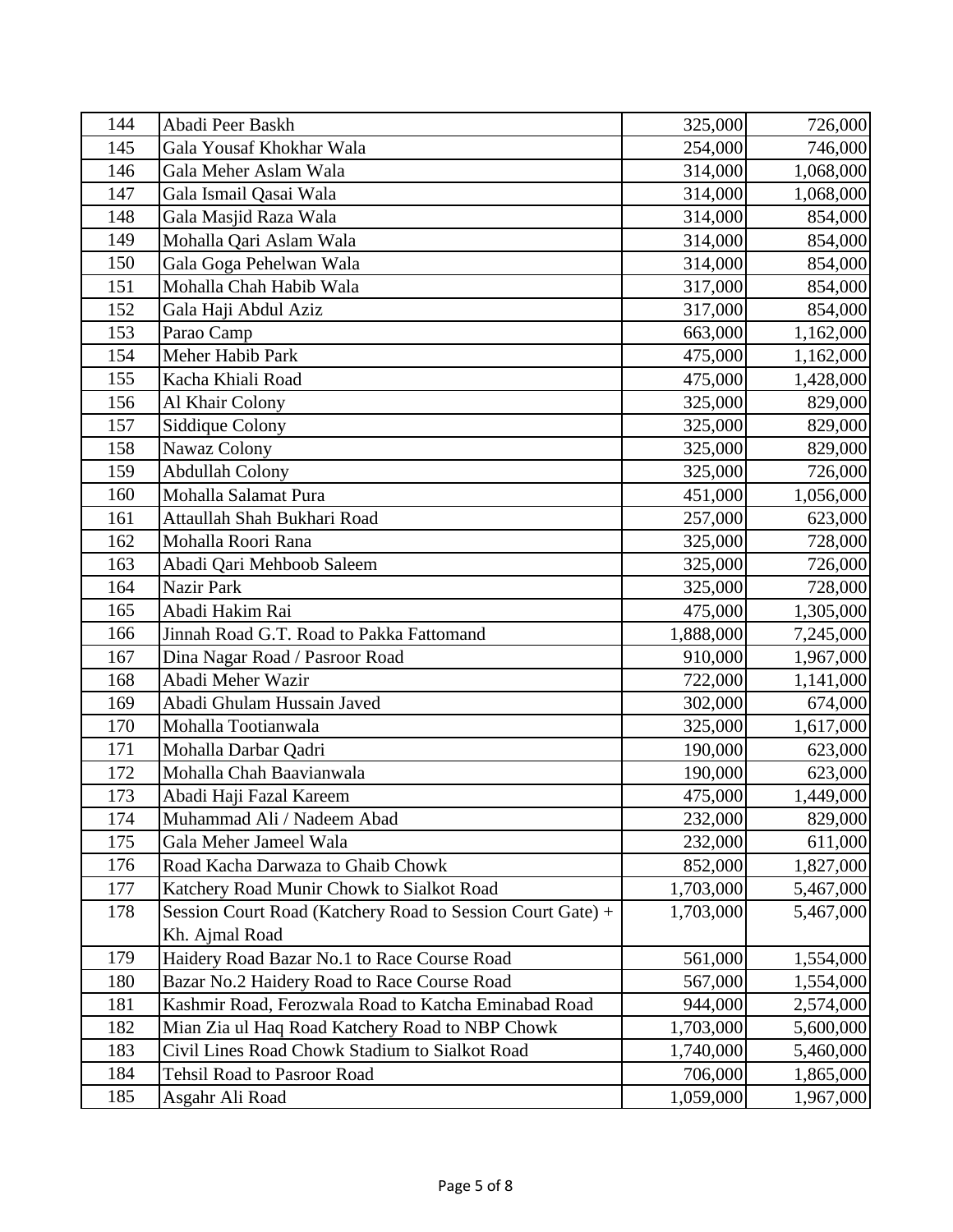| 186 | Approach Road Peoples Colony, Under Pass Chowk to    | 944,000   | 2,574,000  |
|-----|------------------------------------------------------|-----------|------------|
|     | Kashmir Road                                         |           |            |
| 187 | Khursheed Alam Estate                                | 365,000   | 1,240,000  |
| 188 | Sanat Road                                           | 168,750   | 1,375,000  |
| 189 | Madni Road                                           | 165,000   | 957,500    |
| 190 | Qila Chand to Khiali Chowk Byepass Road both sides   | 1,000,000 | 1,571,250  |
| 191 | Khiali Chowk to Alam Chowk Byepass Road both sides   | 781,250   | 1,665,000  |
| 192 | Wapda Town, Main Road, Link Road                     | 988,750   | 1,680,000  |
| 193 | <b>Muhafiz Town</b>                                  | 932,250   | 1,680,000  |
| 194 | <b>Industrial Estate-II</b>                          |           | 8,400,000  |
| 195 | <b>Industrial Estate-III</b>                         |           | 2,956,250  |
| 196 | Byepass Road Pepli wala Chowk to G.T Road both sides | 531,250   | 1,075,000  |
| 197 | Bypass Road both sides (Kotli Rustum)                | 800,000   | 2,312,500  |
| 198 | G.T Road Canal Lohianwala to Byepass                 | 1,177,500 | 3,643,750  |
| 199 | Aziz Cross Chowk to Sialkot Byepass Road both sides  | 852,500   | 1,512,500  |
| 200 | Aziz Cross Chowk to Ali Pur Byepass both sides       | 495,000   | 948,750    |
| 201 | <b>Mohallah Ameer Park</b>                           | 440,000   | 1,141,250  |
| 202 | <b>Ehtsham Colony</b>                                | 440,000   | 1,141,250  |
| 203 | Sialkot Chowk to Ferozewala Chowk byepass Road Both  | 393,750   | 725,000    |
|     | Sides                                                |           |            |
| 204 | Popular Nursary                                      | 226,250   | 1,168,750  |
| 205 | Moh. Raitanwala General Bus Stand                    | 467,500   | 1,155,000  |
| 206 | Shaheenabad                                          | 343,750   | 1,168,750  |
| 207 | Model Town Main Market                               | 1,312,500 | 10,106,250 |
| 208 | <b>Model Town Others</b>                             | 1,312,500 | 5,250,000  |
| 209 | Main Bazar Gt Road To Grid Station Shaheenabad       | 483,750   | 1,156,250  |
| 210 | SIE-I (Block A, B, C) Model Town (Per Kanal)         |           | 1,402,500  |
| 211 | Ratta Road                                           | 458,750   | 1,478,750  |
| 212 | <b>Alipur Bypass Chowk Both Sides</b>                | 577,500   | 1,141,250  |
| 213 | Gondlanwala Road                                     | 1,127,500 | 1,856,250  |
| 214 | Alipur Chowk To Aziz Cross Chowk Byepass             | 481,250   | 962,500    |
| 215 | Hafizabad Road                                       | 387,500   | 1,500,000  |
| 216 | Circular Road                                        | 362,500   | 1,500,000  |
| 217 | Railway Road Rahwali                                 | 357,500   | 1,127,500  |
| 218 | G.T.Road Rahwali to Railway Pathak, Sugar Mill Road  | 440,000   | 1,127,500  |
| 219 | G.T.Road Sugar Mill to Kot Shahan Pathak             | 577,500   | 1,787,500  |
| 220 | G.t.Road Sugar Mill chowk to Gate No.2               | 577,500   | 1,787,500  |
| 221 | <b>Chenab Road</b>                                   | 206,250   | 2,000,000  |
| 222 | Defense housing Scheme No.1                          | 750,000   | 1,812,500  |
| 223 | Defense housing Scheme No.2                          | 653,750   | 1,812,500  |
| 224 | Askari Home                                          | 393,750   |            |
| 225 | Sadar Bazar Area Cantt                               | 662,500   | 1,812,500  |
| 226 | Aujla Associates (Canal View)                        | 750,000   | 1,875,000  |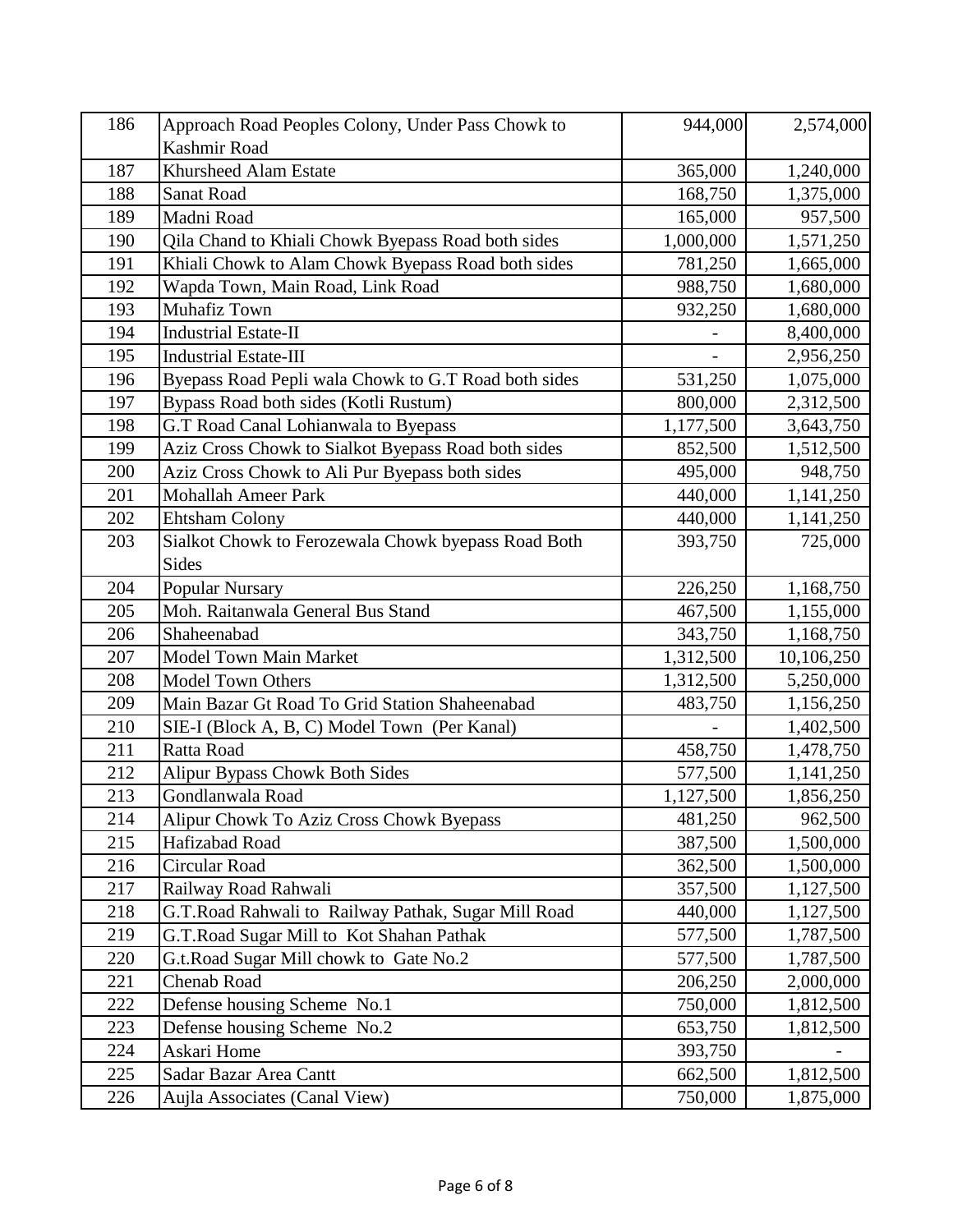| 227  | Balal Town (Khiali Shahpur)                              | 1,250,000 | 1,500,000 |
|------|----------------------------------------------------------|-----------|-----------|
| 228  | CITI Housing Scheme Phase-I (Blocks AA to DD)            | 1,000,000 | 2,500,000 |
| 228A | CITI Housing Scheme Phase-II (Blocks A to E)             | 1,000,000 | 2,500,000 |
| 228B | CITI Housing Scheme Phase-III (Blocks EE to HH)          | 800,000   | 1,600,000 |
| 228C | CITI Housing Scheme Phase-III extn (Blocks HHextn to JJ  | 600,000   | 1,500,000 |
|      | and onwards)                                             |           |           |
| 229  | Climaxabad (Lohianwala)                                  | 725,000   | 3,500,000 |
| 230  | <b>Fazal Town</b>                                        | 250,000   | 562,500   |
| 231  | Fazia Housing Scheme (Garjakh)                           | 437,500   | 875,000   |
| 232  | Garden Town (Kangniwala)                                 | 375,000   | 500,000   |
| 233  | Garden Town Housing Scheme Near BISC (Phase-I, II & III) | 625,000   | 1,875,000 |
|      |                                                          |           |           |
| 234  | GEPCO Town (Lohianwala)                                  | 500,000   | 1,500,000 |
| 235  | Ghulam Hussain Estate (Khiali Shahpur)                   |           | 500,000   |
| 236  | Greeen Valley (Ashfaq Abad) Phase-III                    | 350,000   | 531,250   |
| 237  | Greeen Valley (Jagna)                                    | 350,000   | 562,500   |
| 238  | Green Town (Pipliwala)                                   | 375,000   |           |
| 239  | Hasham Socity (Nowshera Sansi)                           | 406,250   | 531,250   |
| 240  | Imran City (Lohianwala)                                  | 500,000   |           |
| 241  | Ittefaq Garden (Lohianwala)                              | 531,250   | 1,500,000 |
| 242  | Master City Block A & B                                  | 550,000   | 1,700,000 |
| 242A | Master City Block C & D                                  | 450,000   | 1,500,000 |
| 243  | DC Colony Phase-I, Extension I and Extension II          | 600,000   | 2,500,000 |
| 243A | DC Colony Extension-III                                  | 325,000   | 900,000   |
| 244  | Mian Jee Town                                            | 475,000   | 1,250,000 |
| 245  | New Model City (Qila Sunder Singh)                       | 425,000   | 500,000   |
| 246  | Public Co-Operative Housing Society (Shalimar Town)      | 500,000   | 1,250,000 |
| 247  | Royal Palm City                                          | 600,000   | 1,600,000 |
| 247A | Royal Palm City Block I, J, K, L, & M                    | 450,000   | 1,200,000 |
| 247B | Royal Palm City (Palm and Jinnah Commercial areas)       | <b>NA</b> | 1,875,000 |
| 248  | University Town (Garjakh)                                | 625,000   |           |
| 249  | Waqar Town                                               | 250,000   | 785,000   |
| 250  | Alfalah City (Kot Khaliq)                                | 500,000   | 437,500   |
| 251  | Ali Ahmad Park (Lohianwala)                              | 437,500   |           |
| 252  | Al-Qaim Town (Nowshera Sansi)                            | 425,000   | 437,500   |
| 253  | Arshad Town (Kangniwala)                                 | 425,000   |           |
| 254  | Faiz-E-Alam Town (Lohianwala)                            | 425,000   |           |
| 255  | Falak Sher Town (Nowshera Sansi)                         | 375,000   | -         |
| 256  | Faysal Town (Lohianwala)                                 | 437,500   |           |
| 257  | Green Velley Phase-II (Ratta Bajwa)                      | 437,500   | 875,000   |
| 258  | Hashim Society (Mian Sansi)                              | 375,000   | 525,000   |
| 259  | Ittefaq Garden (Lohianwala)                              | 450,000   | 1,500,000 |
| 260  | Madina City (Ashafaq Abad)                               | 337,500   | 450,000   |